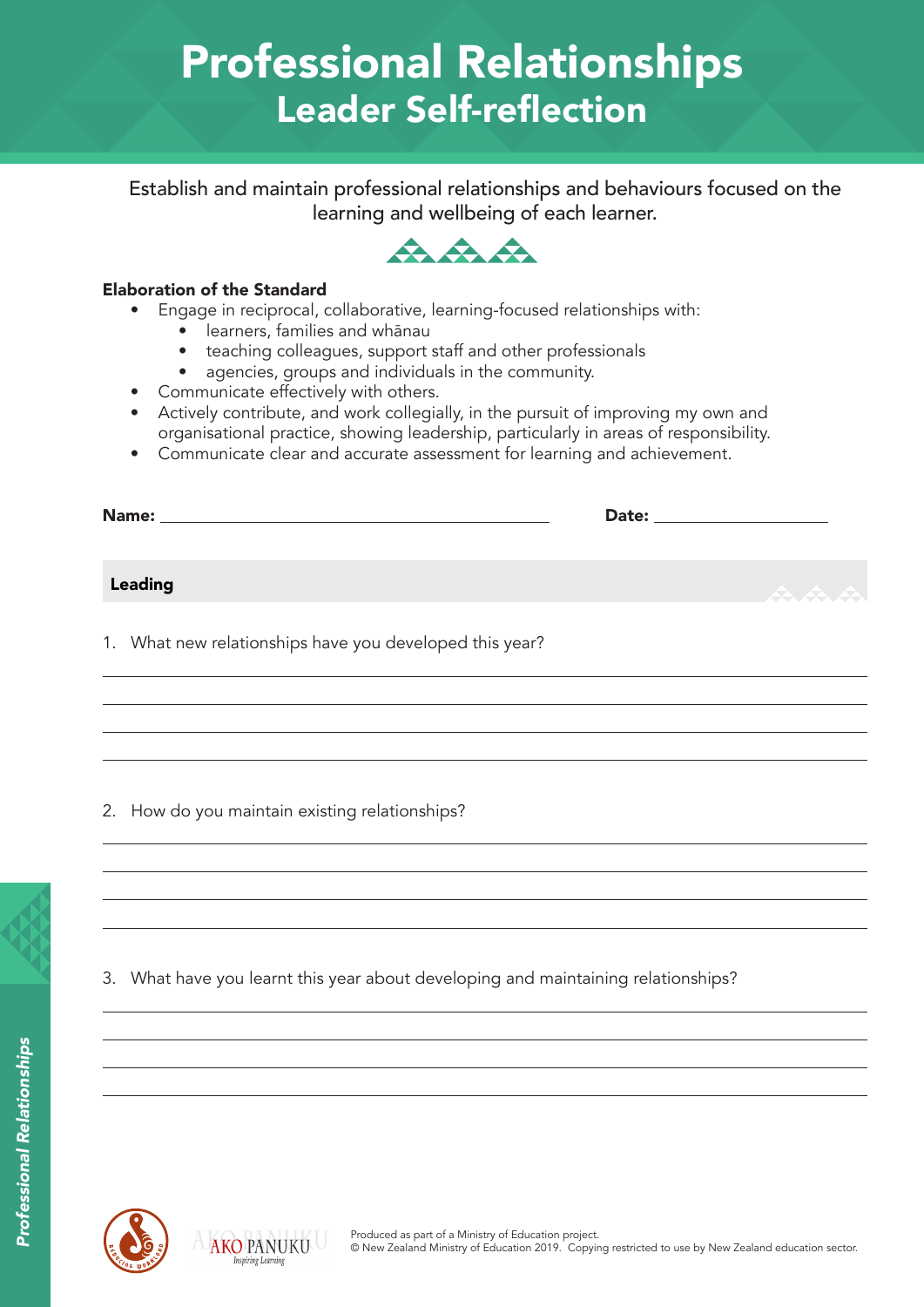## Professional Relationships

Leader Self-reflection



4. What feedback have you sought or received about your professional relationships with students, teachers and whānau? How has this feedback contributed to your leadership development?

5. Which relationships have you found the most challenging to develop or maintain and how did you respond? Think about what you can be proud of and what else needs to happen where things didn't go as well as you expected.

### Enabling

6. How do you ensure whānau have a voice?

7. How do you interact with whānau so that they know you value their contribution?



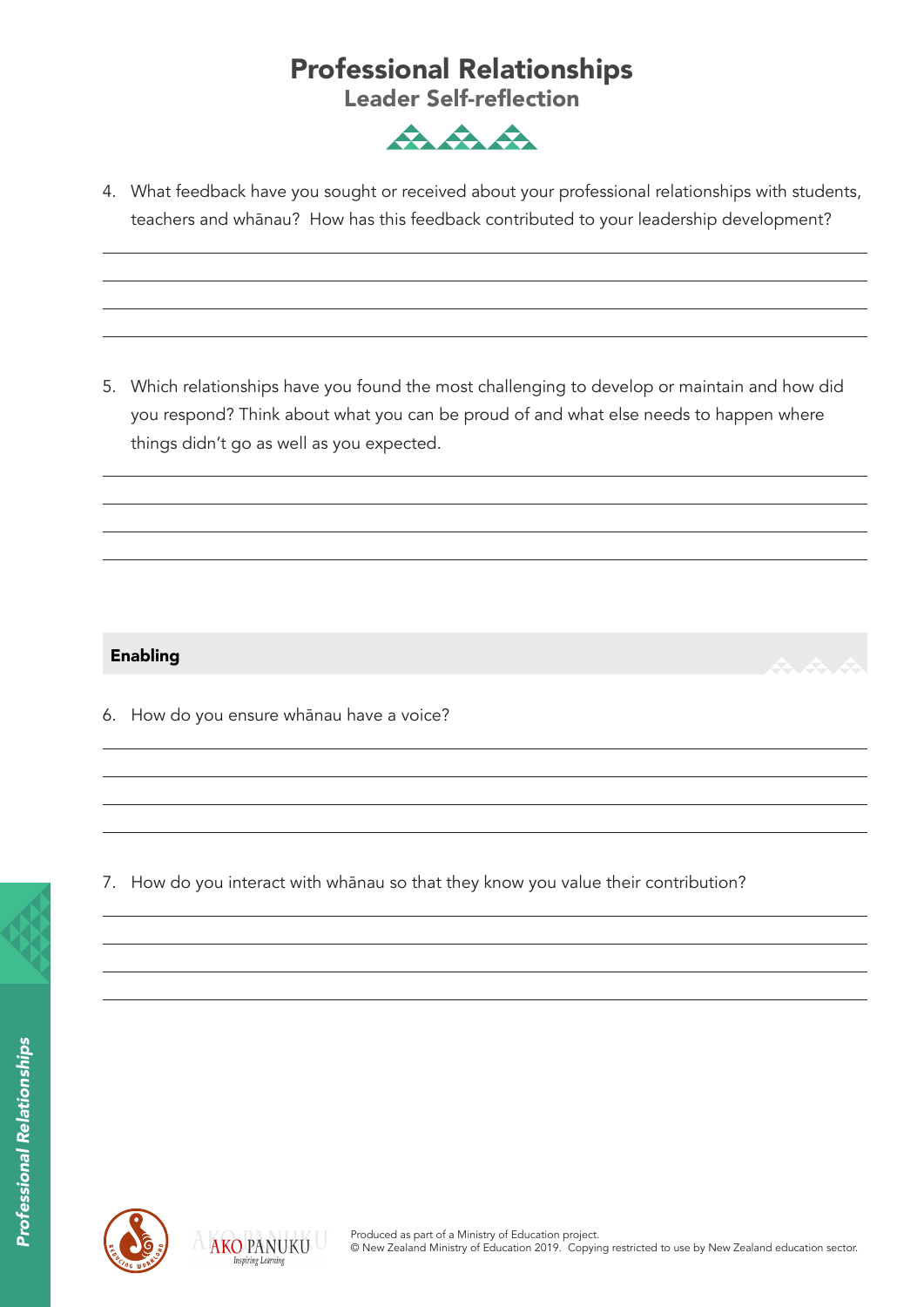## Professional Relationships

Leader Self-reflection



- 8. How have you supported kaiako to build their professional relationships with:
	- each other?

• students?

• whānau?

9. What do you do to enable and ensure the sharing of student progress information with staff, students and whānau? How effective are your current practices?

### Role Modelling

and purpose?

10. How have you supported learners by working collaboratively and by keeping the focus on learning?

11. When you are working with others, how do you know if you have communicated with clarity



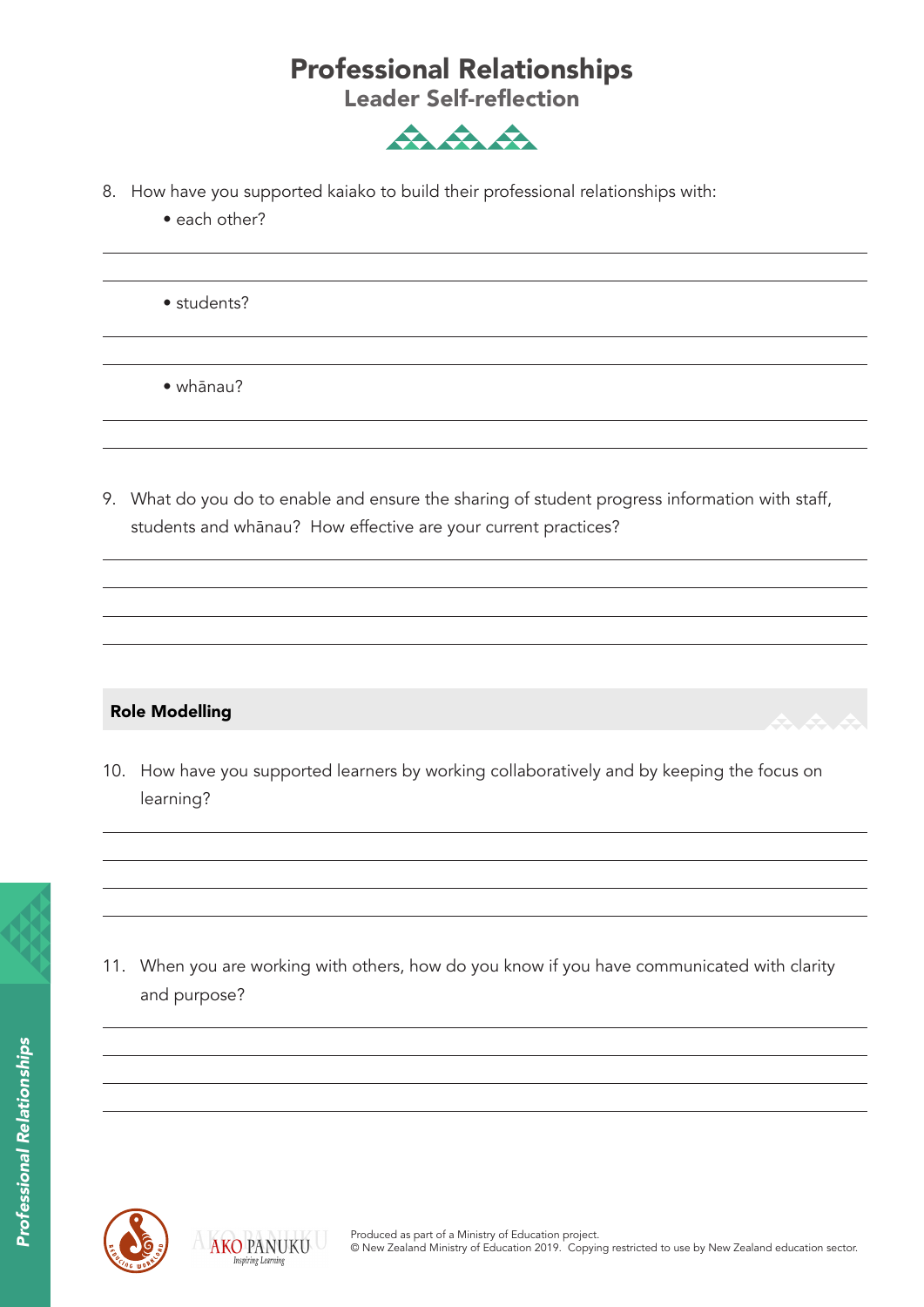## Professional Relationships

Leader Self-reflection



12. What do you think teachers and other staff would say about your relationships with them? How have you sought feedback?

### Next Steps

- 13. How would you rate your relationships with outside groups who support your school such as agencies, and community groups?
	- On a scale from 1–5, 5 being excellent and 1 being poor, how would you rate the strength of each of the professional relationships you have with the agencies and community groups you work with?
	- Which of these relationships require more focus in the future?

| <b>Agency/Group</b> | <b>Rating</b> |  |  |  |  |  |                              | <b>Increase focus?</b> |
|---------------------|---------------|--|--|--|--|--|------------------------------|------------------------|
|                     |               |  |  |  |  |  | (Poor) 1 2 3 4 5 (Excellent) | Y/N                    |
|                     |               |  |  |  |  |  | (Poor) 1 2 3 4 5 (Excellent) | Y/N                    |
|                     |               |  |  |  |  |  | (Poor) 1 2 3 4 5 (Excellent) | Y/N                    |
|                     |               |  |  |  |  |  | (Poor) 1 2 3 4 5 (Excellent) | Y/N                    |
|                     |               |  |  |  |  |  | (Poor) 1 2 3 4 5 (Excellent) | Y/N                    |
|                     |               |  |  |  |  |  | (Poor) 1 2 3 4 5 (Excellent) | Y/N                    |



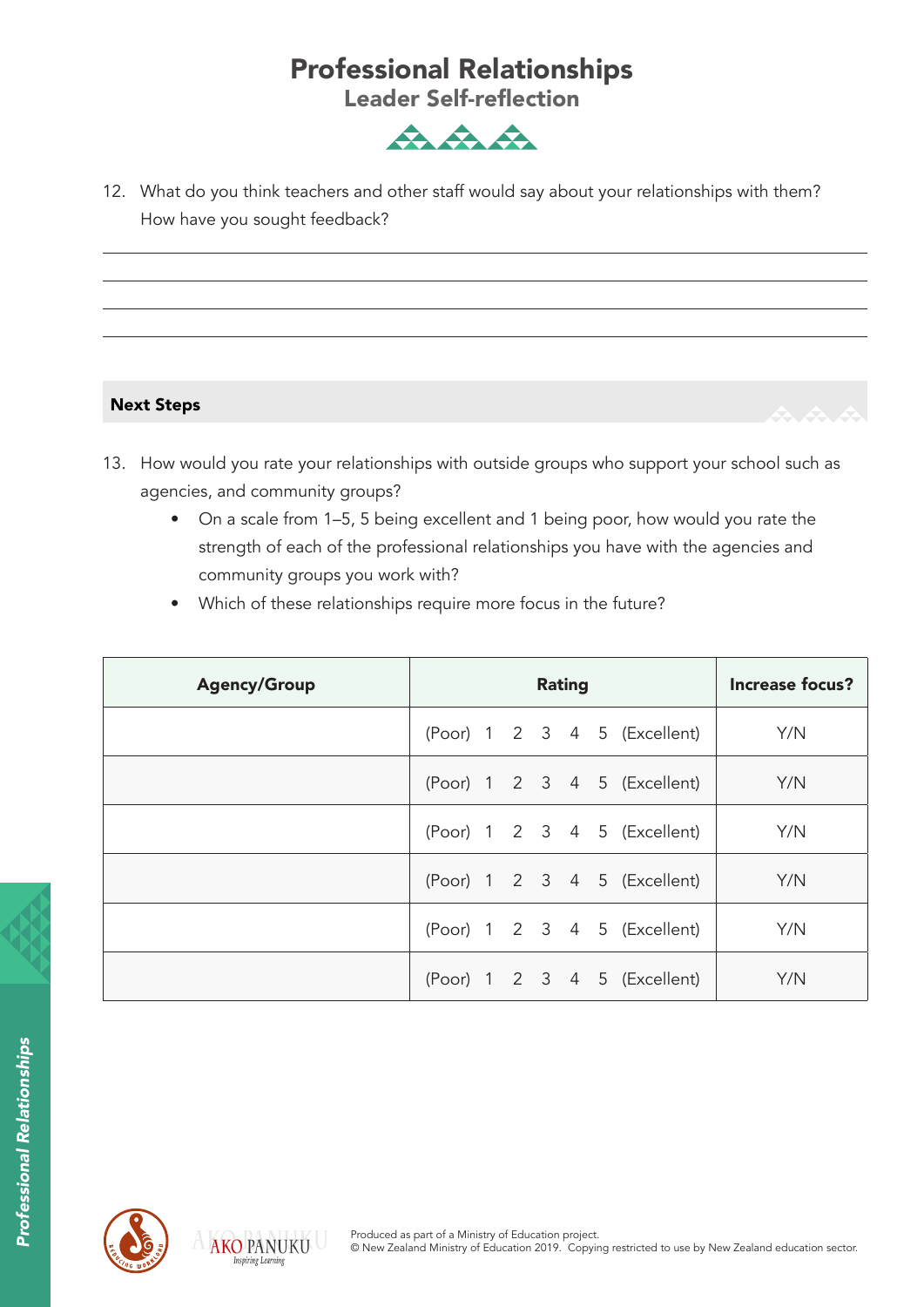Me whakaū, ā, me whakapūmau i ngā hononga ngaio me ngā whanonga e arotahi ana ki te akoranga me te whaioranga o ia ākonga.



#### Te Roanga atu o te Paerewa

- Me whai hononga akoranga i runga o te mahi ngātahi:
	- ki ngā ākonga me ngā whānau
	- ki ngā hoa kaiako, ki ngā kaimahi tautoko me ētahi atu o ngā mātanga ngaio
	- ki ngā pūtahi, ki ngā rōpū me te tangata takitahi o te hapori.
- Me tōtika te whakawhiti kōrero ki ētahi atu.
- Me mātātoa te whai wāhi, te mahi ngātahi ki te whakapakari i āku ake whakaritenga mahi, me te whakaatu i tōku taha kaihautū, i roto tonu i ngā wāhanga haepapa e kawea ana e au.
- Me whakawhiti i ngā aromatawai mō te akoranga me ngā kōrero paetae i runga o te mārama me te tika.

| Tō Ingoa:          | Te Rā: |       |
|--------------------|--------|-------|
| Te Hautū, te Ārahi |        | A A A |
|                    |        |       |

1. He aha ngā taura tangata hou kua whiria e koe i tēnei tau?

2. E aha ana koe hei tiaki, hei whakapūmau i ngā taura tangata kua oti kē te whiri?

3. He aha ngā mea kua ākona e koe i tēnei tau e pā ana ki te whiri me te whakapūmau taura tangata?



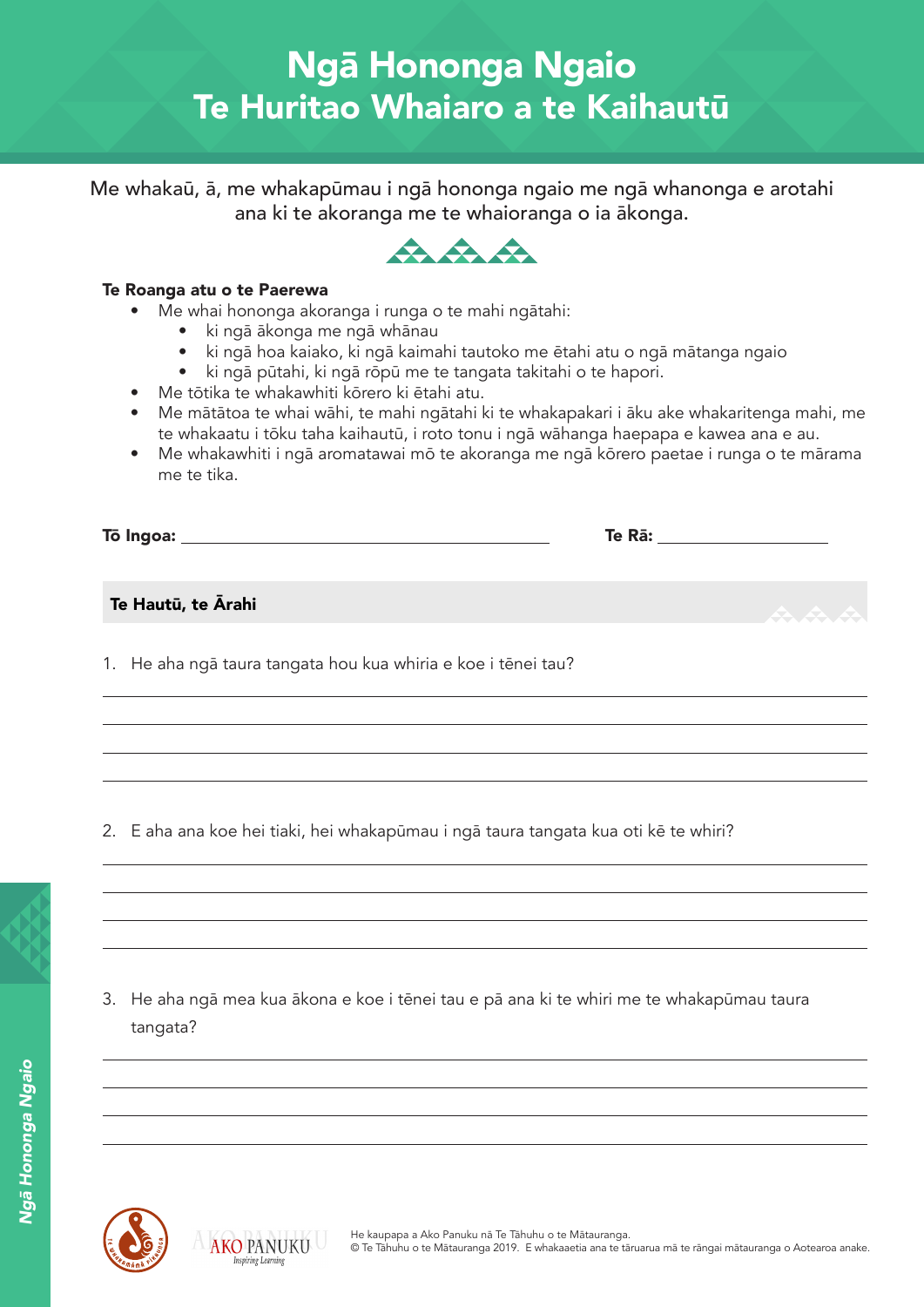

4. He aha ngā kōrero kua kimihia e koe, kua tae mai rānei ki a koe mō ō hononga ngaio ki ngā ākonga, ngā kaiako me ngā whānau? He aha te pānga mai o aua kōrero ki tō whanake haere hei kaihautū?

5. Ko ēhea taura tangata i uaua tonu ki a koe te whiri, te tiaki rānei? I pēhea tō urupare ki aua uauatanga? Whakaarohia ngā mea i pai ai tō urupare atu, me ērā kāore i eke te pai ki tāu i whai ai.

#### Te Tautāwhi

6. Ka aha koe kia rangona māriretia ai ngā reo, ngā whakaaro o ngā whānau?

7. He pēhea te āhua o ō kōrero, o ō whanonga e mōhio ai ngā whānau e uaratia ana e koe tā rātou whai wāhi mai me ō rātou whakaaro?



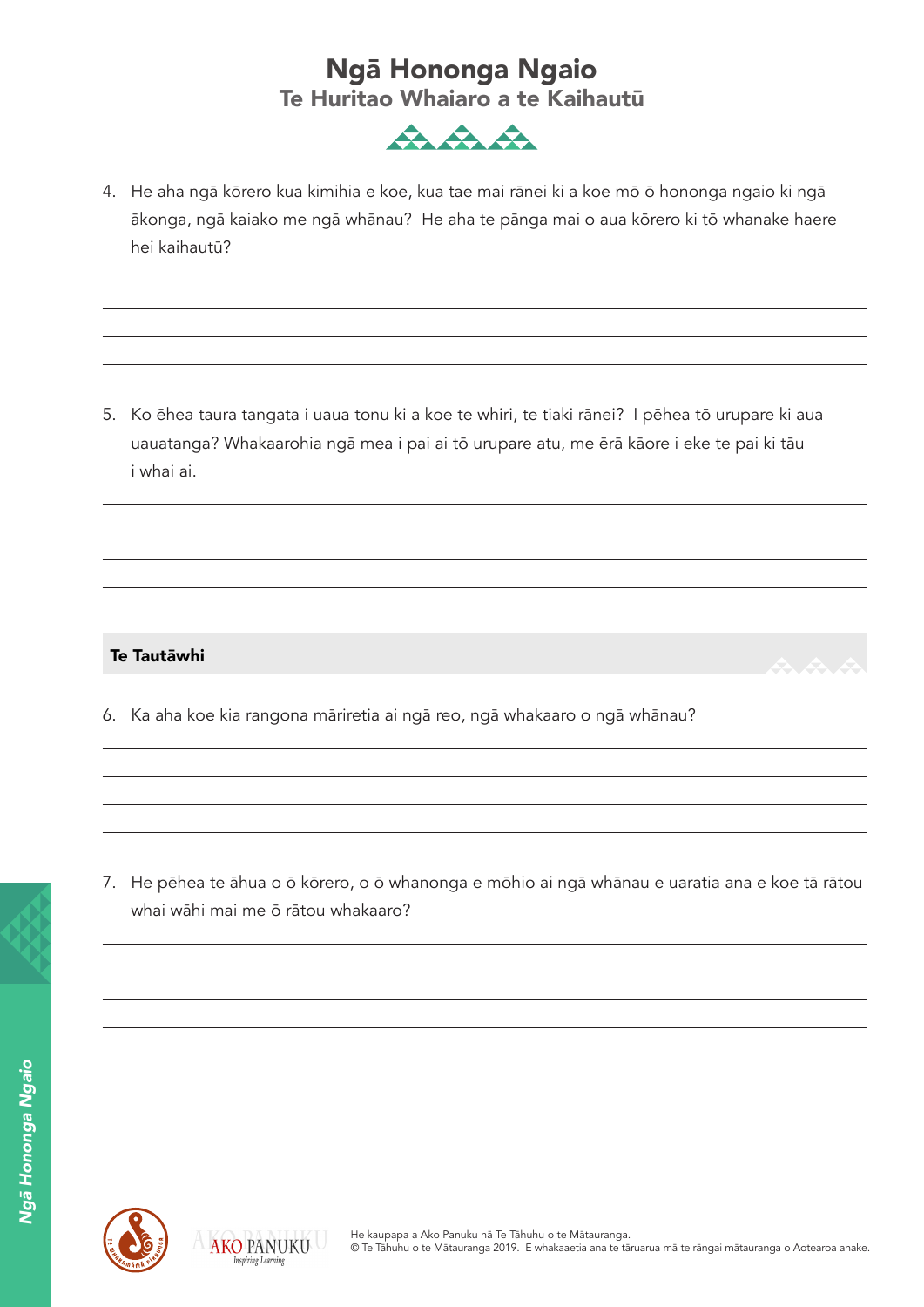

- 8. He pēhea tō tautoko i ngā kaiako ki te whakapakari ake i ō rātou hononga ngaio:
	- i waenganui i a rātou anō?
	- ki ngā ākonga?
	- ki ngā whānau?
- 9. He aha ō mahi e āta tohaina ai ngā pārongo mō te koke haere o ngā ākonga ki ngā kaimahi, ngā ākonga me ngā whānau? Kei te pēhea nei te kaha whaihua o ēnei mahi āu o tēnei wā?

### Te Tū hei Tauira

10. Kua pēhea nei tō tautoko i ngā ākonga i roto anō i ō mahi tahitanga ki ētahi atu me tō arotahi tonu ki tēnei mea, te ako?

11. I a koe e mahi tahi ana ki ētahi atu, he aha koe i mōhio ai, kua mārama pai rātou ki ō kōrero me





te whāinga o ō kōrero?